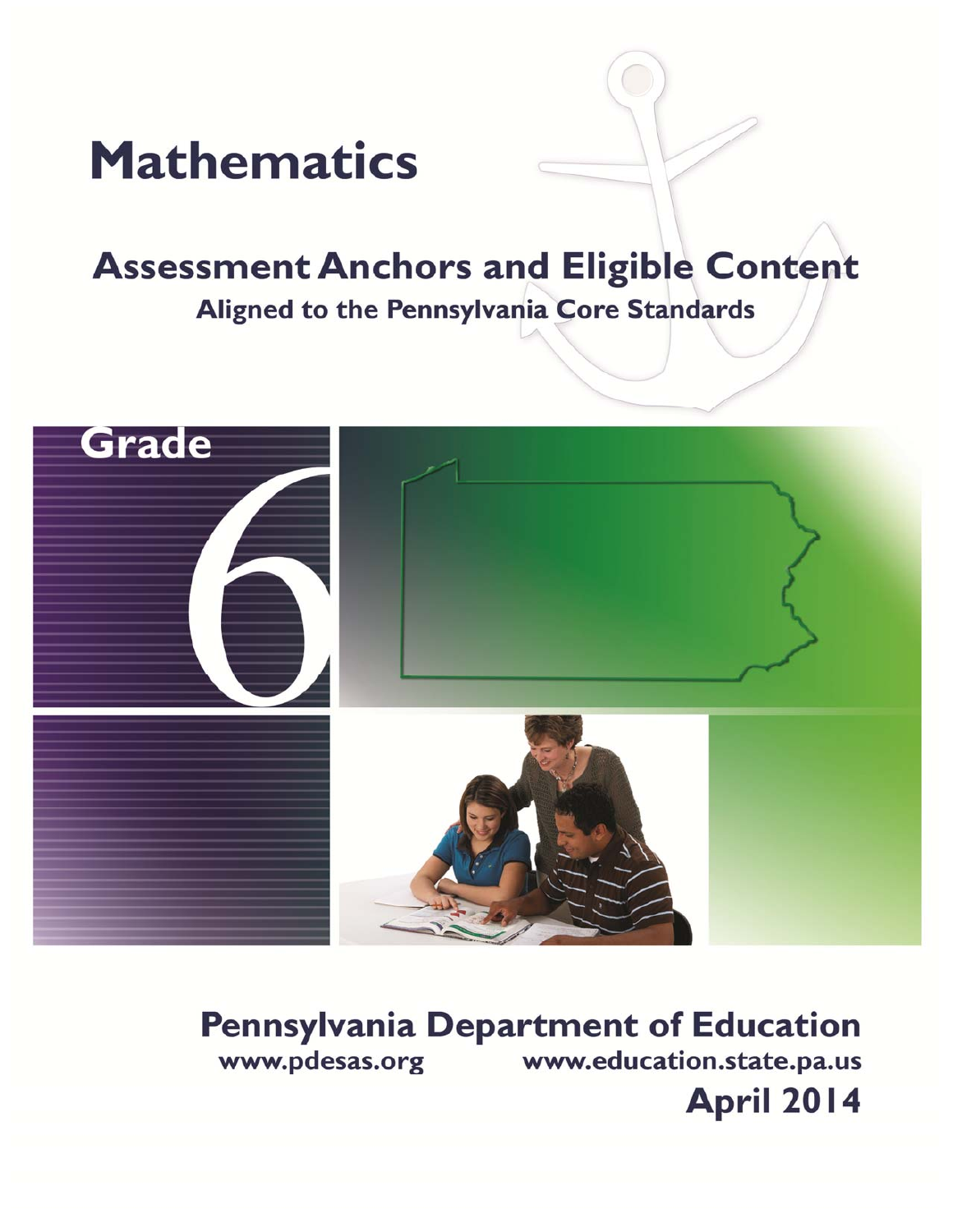## **Pennsylvania System of School Assessment**

The Assessment Anchors, as defined by the Eligible Content, are organized into cohesive blueprints, each structured with a common labeling system that can be read like an outline. This framework is organized first by Reporting Category, then by Assessment Anchor, followed by Anchor Descriptor, and then finally, at the greatest level of detail, by an Eligible Content statement. The common format of this outline is followed across the PSSA.

Here is a description of each level in the labeling system for the PSSA:

## **Reporting Category**

The Assessment Anchors are organized into four classifications, as listed below.

- $\circ$  A = Numbers and Operations  $C = Geometry$
- $\circ$  B = Algebraic Concepts  $\circ$  D = Data Analysis and Probability

These four classifications are used throughout the grade levels. In addition to these classifications, there are five Reporting Categories for each grade level. The first letter of each Reporting Category represents the classification; the second letter represents the Domain as stated in the Pennsylvania Core Standards for Mathematics. Listed below are the Reporting Categories for Grade 6.

- $\circ$  A-N = The Number System
- $\circ$  A-R = Ratios and Proportional Relationships
- $\circ$  B-E = Expressions and Equations
- $\circ$  C-G = Geometry
- $\circ$  D-S = Statistics and Probability

The title of each Reporting Category is consistent with the title of the corresponding Domain in the Pennsylvania Core Standards for Mathematics. The Reporting Category title appears at the top of each page.

## **Assessment Anchor**

The Assessment Anchor appears in the shaded bar across the top of each Assessment Anchor table. The Assessment Anchors represent categories of subject matter (skills and concepts) that anchor the content of the PSSA. Each Assessment Anchor is part of a Reporting Category and has one or more Anchor Descriptors unified under and aligned to it.

## **Anchor Descriptor**

Below each Assessment Anchor is one or more specific Anchor Descriptors. The Anchor Descriptor adds a level of specificity to the content covered by the Assessment Anchor. Each Anchor Descriptor is part of an Assessment Anchor and has one or more Eligible Content statements unified under and aligned to it.

## **Eligible Content**

The column to the right of the Anchor Descriptor contains the Eligible Content statements. The Eligible Content is the most specific description of the skills and concepts assessed on the PSSA. This level is considered the assessment limit and helps educators identify the range of the content covered on the PSSA.

## **Reference**

In the space below each Assessment Anchor table is a code representing one or more Pennsylvania Core Standards for Mathematics that correlate to the Eligible Content statements.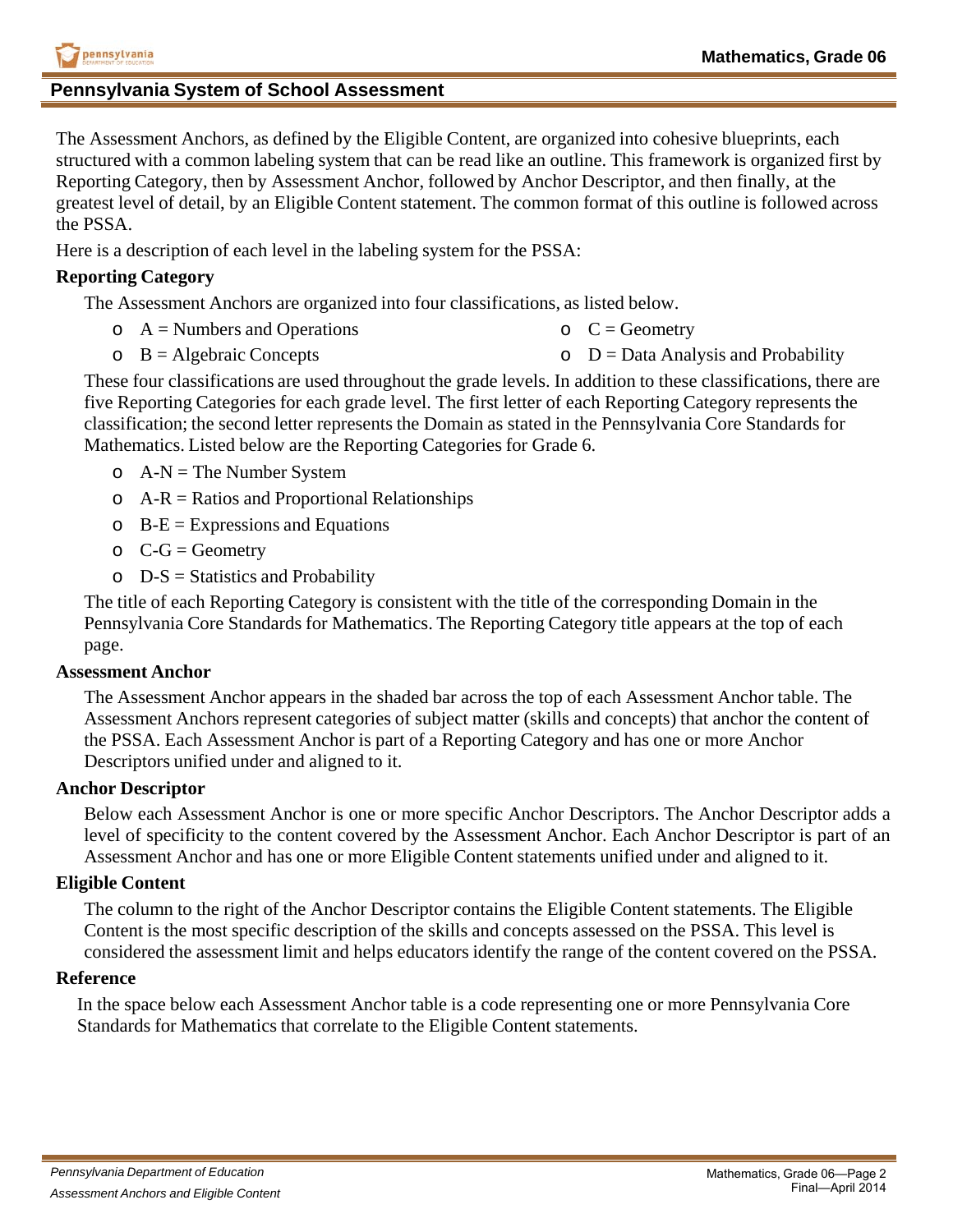

## **M06.A-N The Number System <b>Reporting Category Reporting Category**

| <b>ASSESSMENT ANCHOR</b> |                                                                                                              |               |                                                                                                                                                                                                                                                                                                                                                                                                                                                                                                                                                         |
|--------------------------|--------------------------------------------------------------------------------------------------------------|---------------|---------------------------------------------------------------------------------------------------------------------------------------------------------------------------------------------------------------------------------------------------------------------------------------------------------------------------------------------------------------------------------------------------------------------------------------------------------------------------------------------------------------------------------------------------------|
| <b>M06.A-N.1</b>         | Apply and extend previous understandings of multiplication and division to divide fractions by<br>fractions. |               |                                                                                                                                                                                                                                                                                                                                                                                                                                                                                                                                                         |
|                          | <b>DESCRIPTOR</b>                                                                                            |               | <b>ELIGIBLE CONTENT</b>                                                                                                                                                                                                                                                                                                                                                                                                                                                                                                                                 |
| M06.A-N.1.1              | Solve real-world and<br>mathematical problems involving<br>division of fractions.                            | M06.A-N.1.1.1 | Interpret and compute quotients of fractions<br>(including mixed numbers), and solve word<br>problems involving division of fractions by fractions.<br>Example 1: Given a story context for $(2/3) \div (3/4)$ ,<br>explain that $(2/3) \div (3/4) = 8/9$ because 3/4 of 8/9 is<br>2/3. (In general, $(a/b) \div (c/d) = (a/b) \times (d/c) = ad/bc$ .)<br>Example 2: How wide is a rectangular strip of land<br>with length 3/4 mi and area 1/2 square mi?<br>Example 3: How many 2 1/4-foot pieces can be cut<br>from a $15 \frac{1}{2}$ -foot board? |

#### **Reference:**

CC.2.1.6.E.1

Apply and extend previous understandings of multiplication and division to divide fractions by fractions.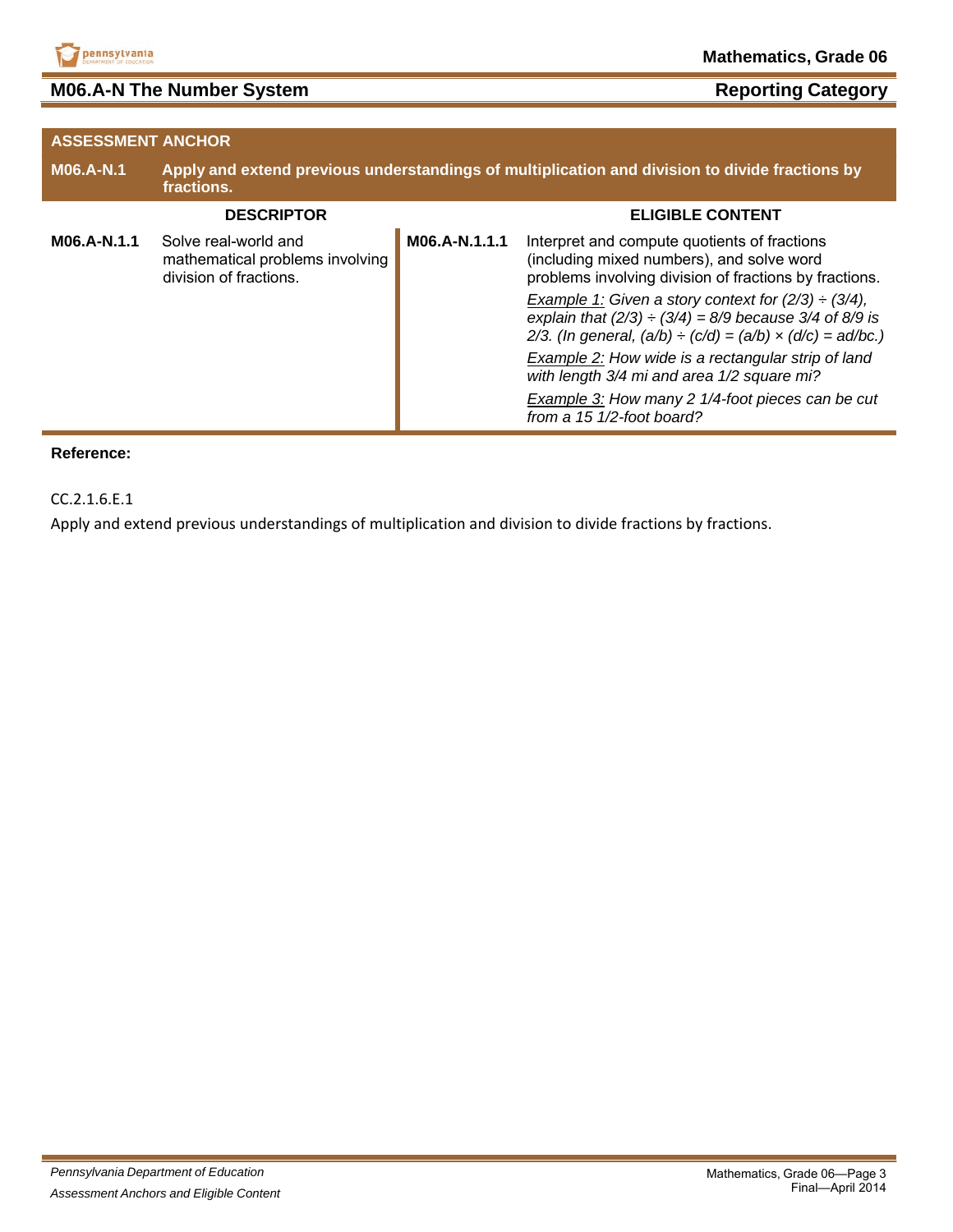

## **M06.A-N The Number System Reporting Category** Reporting Category

| <b>ASSESSMENT ANCHOR</b> |                                                                                                              |               |                                                                                                                                                                        |
|--------------------------|--------------------------------------------------------------------------------------------------------------|---------------|------------------------------------------------------------------------------------------------------------------------------------------------------------------------|
| <b>M06.A-N.2</b>         | Compute with multi-digit numbers and find common factors and multiples.                                      |               |                                                                                                                                                                        |
|                          | <b>DESCRIPTOR</b>                                                                                            |               | <b>ELIGIBLE CONTENT</b>                                                                                                                                                |
| M06.A-N.2.1              | Compute with multi-digit<br>numbers using the four<br>arithmetic operations with or<br>without a calculator. | M06.A-N.2.1.1 | Solve problems involving operations $(+, -, \times,$<br>and $\div$ ) with whole numbers, decimals (through<br>thousandths), straight computation, or word<br>problems. |

### **Reference:**

CC.2.1.6.E.2

Identify and choose appropriate processes to compute fluently with multi-digit numbers.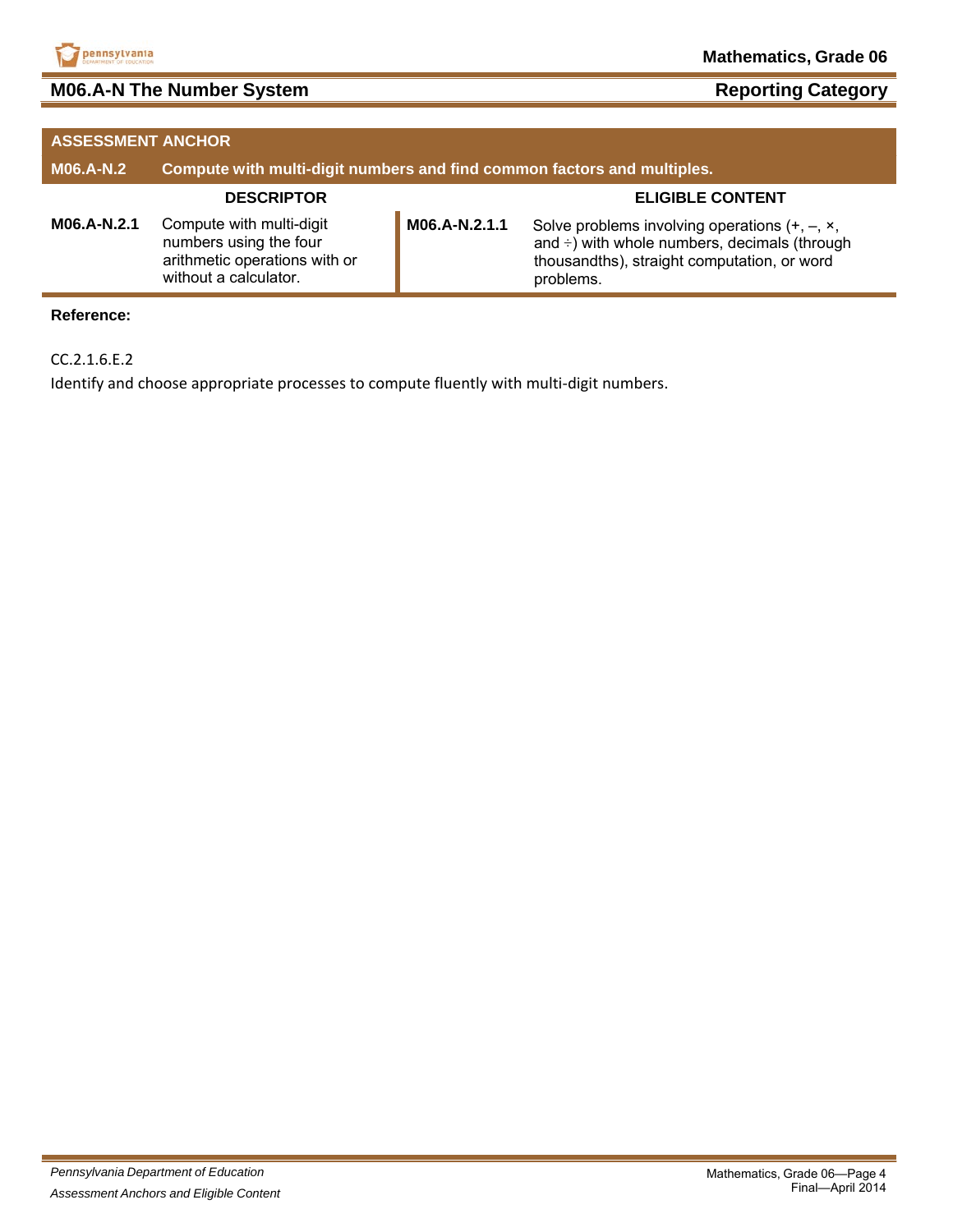

## **M06.A-N The Number System Reporting Category** Reporting Category

| <b>ASSESSMENT ANCHOR</b> |                                                                           |               |                                                                                                                                                                                                                                     |
|--------------------------|---------------------------------------------------------------------------|---------------|-------------------------------------------------------------------------------------------------------------------------------------------------------------------------------------------------------------------------------------|
| <b>M06.A-N.2</b>         | Compute with multi-digit numbers and find common factors and multiples.   |               |                                                                                                                                                                                                                                     |
|                          | <b>DESCRIPTOR</b>                                                         |               | <b>ELIGIBLE CONTENT</b>                                                                                                                                                                                                             |
| M06.A-N.2.2              | Apply number theory concepts<br>(specifically, factors and<br>multiples). | M06.A-N.2.2.1 | Find the greatest common factor of two whole<br>numbers less than or equal to 100 and the least<br>common multiple of two whole numbers less than<br>or equal to 12.                                                                |
|                          |                                                                           | M06.A-N.2.2.2 | Apply the distributive property to express a sum of<br>two whole numbers, 1 through 100, with a common<br>factor as a multiple of a sum of two whole numbers<br>with no common factor.<br>Example: Express $36 + 8$ as $4(9 + 2)$ . |

#### **Reference:**

CC.2.1.6.E.3

Develop and/or apply number theory concepts to find common factors and multiples.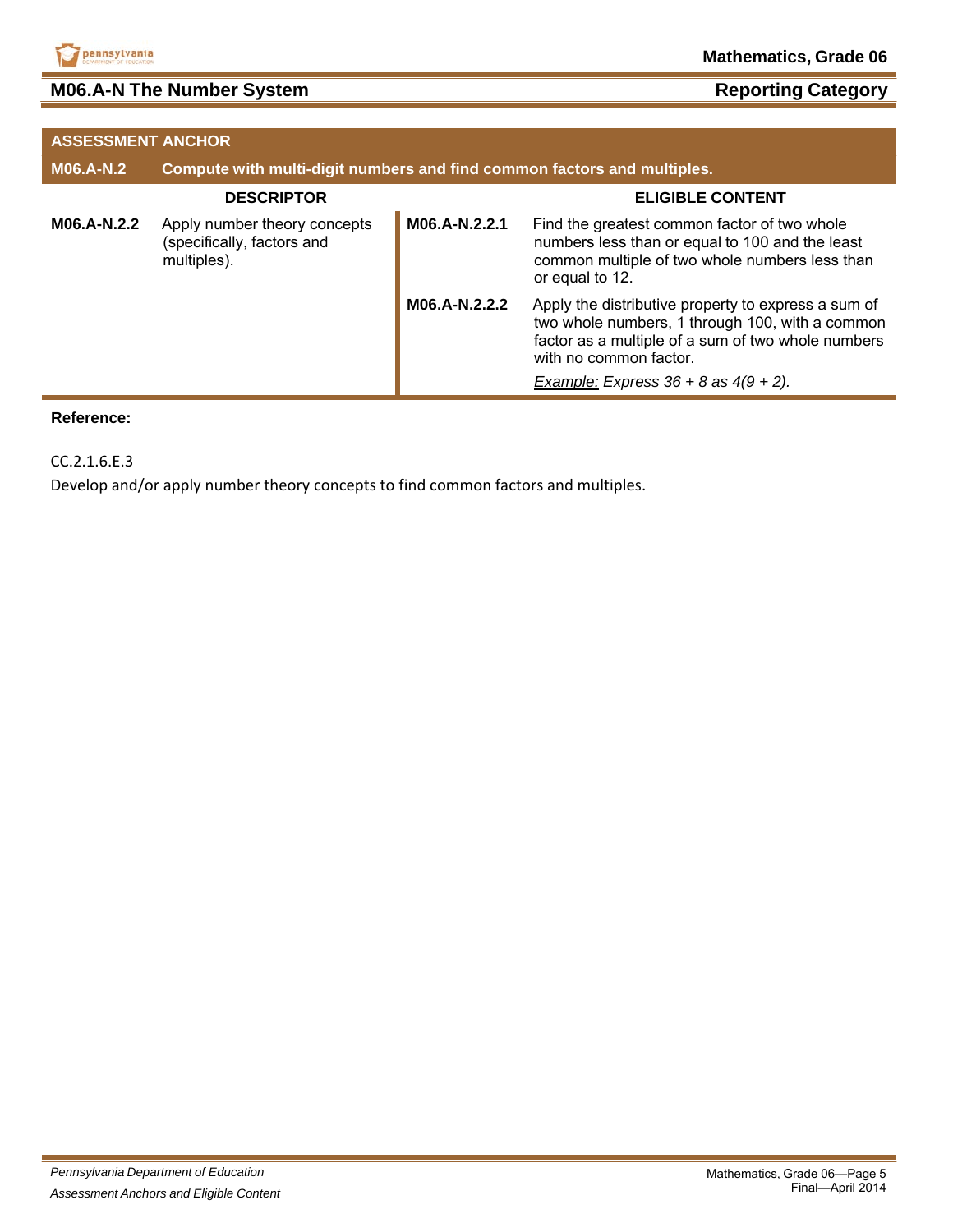

## **M06.A-N The Number System Reporting Category** Reporting Category

| <b>ASSESSMENT ANCHOR</b> |                                                                                                                                                                                            |               |                                                                                                                                                                                                                                                                         |
|--------------------------|--------------------------------------------------------------------------------------------------------------------------------------------------------------------------------------------|---------------|-------------------------------------------------------------------------------------------------------------------------------------------------------------------------------------------------------------------------------------------------------------------------|
| <b>M06.A-N.3</b>         |                                                                                                                                                                                            |               | Apply and extend previous understandings of numbers to the system of rational numbers.                                                                                                                                                                                  |
|                          | <b>DESCRIPTOR</b>                                                                                                                                                                          |               | <b>ELIGIBLE CONTENT</b>                                                                                                                                                                                                                                                 |
| M06.A-N.3.1              | Understand that positive and<br>negative numbers are used<br>together to describe quantities<br>having opposite directions or<br>values and locations on the<br>number line and coordinate | M06.A-N.3.1.1 | Represent quantities in real-world contexts using<br>positive and negative numbers, explaining the<br>meaning of 0 in each situation (e.g., temperature<br>above/below zero, elevation above/below sea<br>level, credits/debits, positive/negative electric<br>charge). |
| plane.                   |                                                                                                                                                                                            | M06.A-N.3.1.2 | Determine the opposite of a number and recognize<br>that the opposite of the opposite of a number is the<br>number itself (e.g., $\frac{1}{2}$ = 3; 0 is its own opposite).                                                                                             |
|                          |                                                                                                                                                                                            | M06.A-N.3.1.3 | Locate and plot integers and other rational<br>numbers on a horizontal or vertical number line;<br>locate and plot pairs of integers and other rational<br>numbers on a coordinate plane.                                                                               |

#### **Reference:**

CC.2.1.6.E.4

Apply and extend previous understandings of numbers to the system of rational numbers.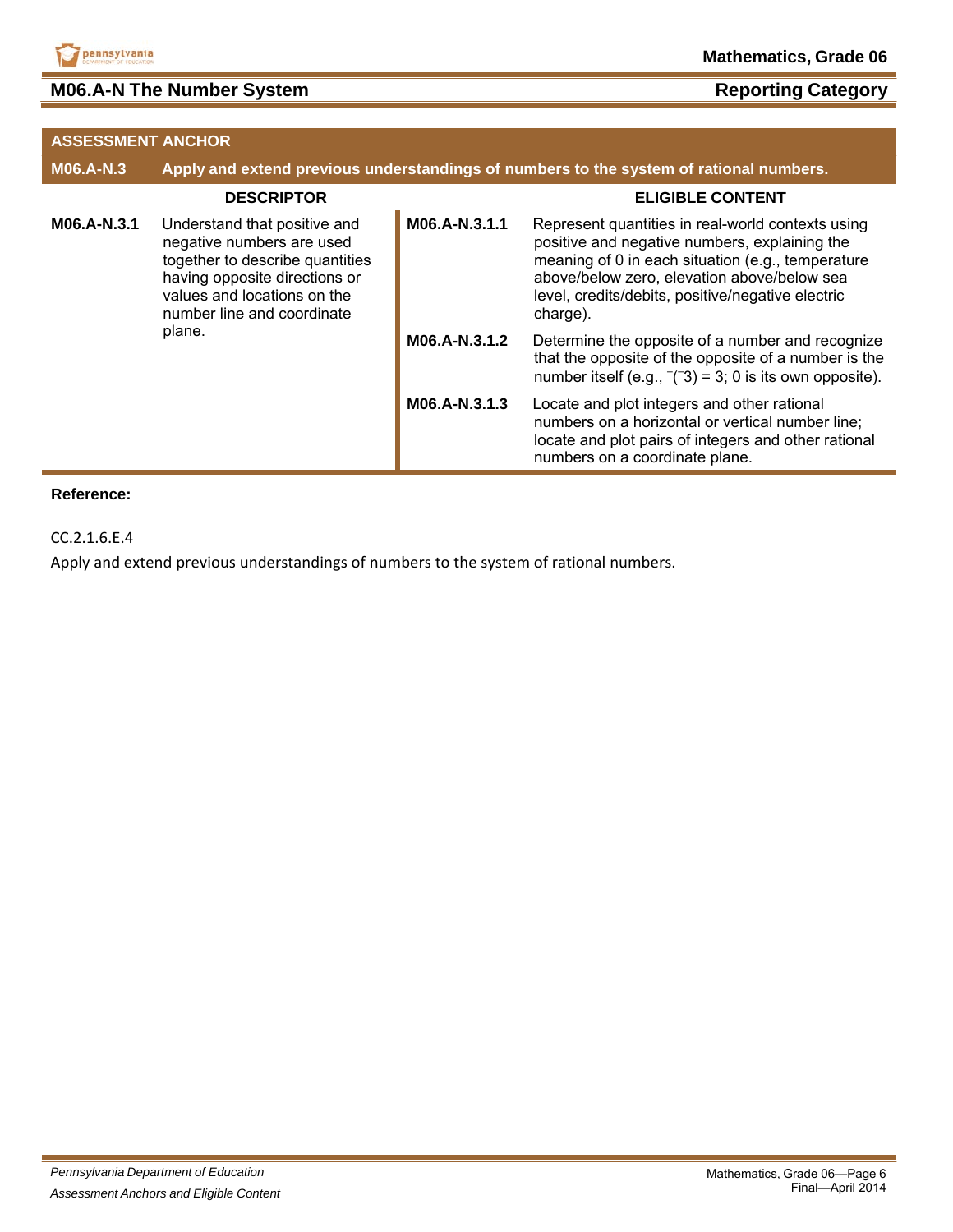

## **M06.A-N The Number System**

| <b>Reporting Category</b> |
|---------------------------|
|---------------------------|

| <b>ASSESSMENT ANCHOR</b> |                                                                   |               |                                                                                                                                                                                                                                                                          |
|--------------------------|-------------------------------------------------------------------|---------------|--------------------------------------------------------------------------------------------------------------------------------------------------------------------------------------------------------------------------------------------------------------------------|
| <b>M06.A-N.3</b>         |                                                                   |               | Apply and extend previous understandings of numbers to the system of rational numbers.                                                                                                                                                                                   |
|                          | <b>DESCRIPTOR</b>                                                 |               | <b>ELIGIBLE CONTENT</b>                                                                                                                                                                                                                                                  |
| M06.A-N.3.2              | Understand ordering and<br>absolute value of rational<br>numbers. | M06.A-N.3.2.1 | Write, interpret, and explain statements of order for<br>rational numbers in real-world contexts.<br><b>Example:</b> Write $\bar{ }$ 3°C > $\bar{ }$ 7°C to express the fact that                                                                                        |
|                          |                                                                   |               | ⊺3°C is warmer than  ־7°C.                                                                                                                                                                                                                                               |
|                          |                                                                   | M06.A-N.3.2.2 | Interpret the absolute value of a rational number as<br>its distance from 0 on the number line and as a<br>magnitude for a positive or negative quantity in a<br>real-world situation.                                                                                   |
|                          |                                                                   |               | <b>Example:</b> For an account balance of 30 dollars,<br>write $\lceil 30 \rceil = 30$ to describe the size of the debt in<br>dollars, and recognize that an account balance<br>less than <sup>-</sup> 30 dollars represents a debt greater<br>than 30 dollars.          |
|                          |                                                                   | M06.A-N.3.2.3 | Solve real-world and mathematical problems by<br>plotting points in all four quadrants of the<br>coordinate plane. Include use of coordinates and<br>absolute value to find distances between points<br>with the same first coordinate or the same second<br>coordinate. |

#### **Reference:**

CC.2.1.6.E.4

Apply and extend previous understandings of numbers to the system of rational numbers.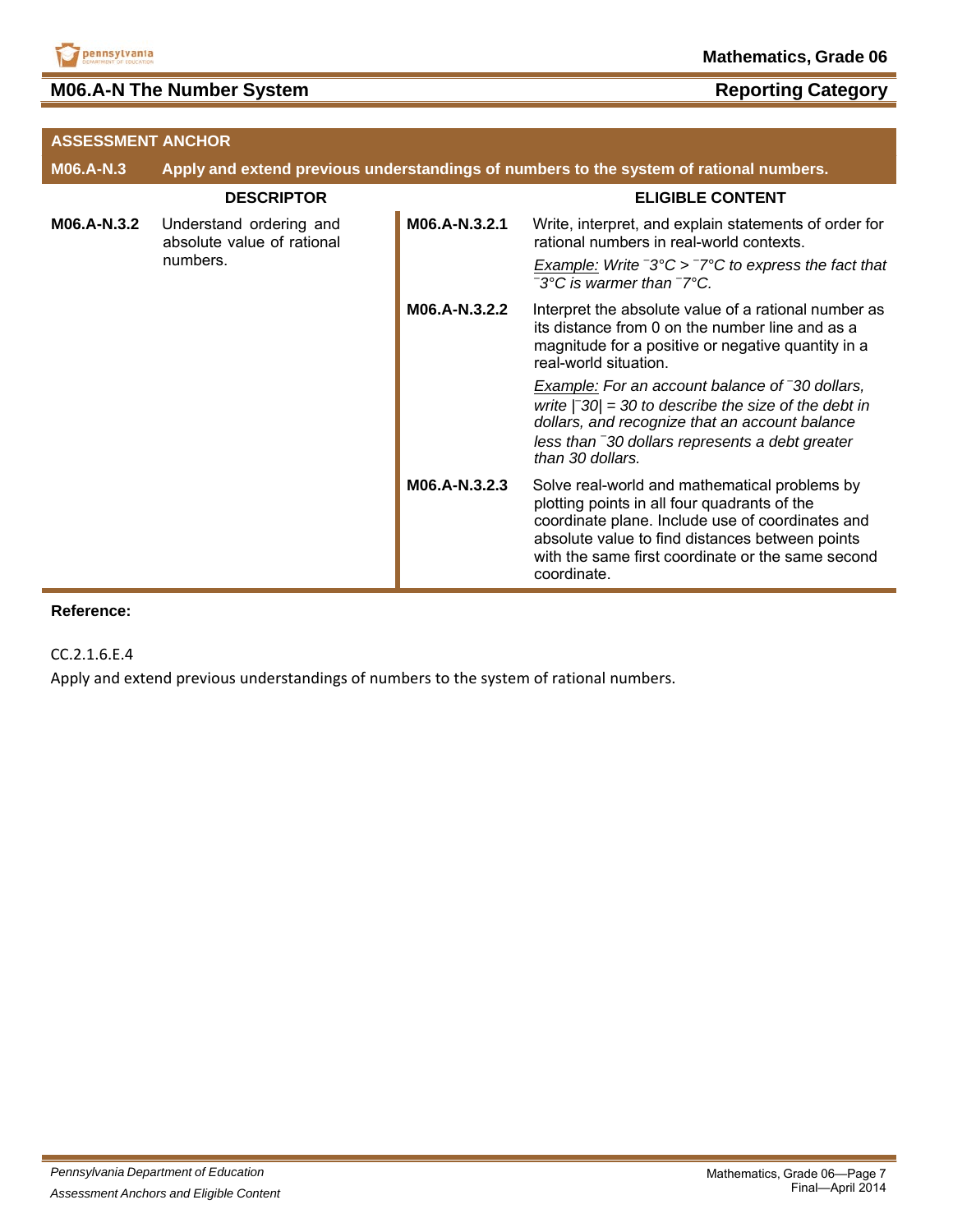

## **M06.A-R Ratios and Proportional Relationships Reporting Category**

| <b>ASSESSMENT ANCHOR</b>                                  |                                                                      |                                                                                       |                                                                                                                                                                                                                                 |
|-----------------------------------------------------------|----------------------------------------------------------------------|---------------------------------------------------------------------------------------|---------------------------------------------------------------------------------------------------------------------------------------------------------------------------------------------------------------------------------|
| M06.A-R.1                                                 | Understand ratio concepts and use ratio reasoning to solve problems. |                                                                                       |                                                                                                                                                                                                                                 |
|                                                           | <b>DESCRIPTOR</b>                                                    |                                                                                       | <b>ELIGIBLE CONTENT</b>                                                                                                                                                                                                         |
| M06.A-R.1.1<br>world and mathematical<br>and/or percents. | Represent and/or solve real-<br>problems using rates, ratios,        | M06.A-R.1.1.1                                                                         | Use ratio language and notation (such as 3 to 4,<br>3:4, 3/4) to describe a ratio relationship between<br>two quantities.                                                                                                       |
|                                                           |                                                                      |                                                                                       | <b>Example 1: "The ratio of girls to boys in a math</b><br>class is 2:3 because for every 2 girls there are<br>3 boys."                                                                                                         |
|                                                           |                                                                      |                                                                                       | Example 2: "For every five votes candidate A<br>received, candidate B received four votes."                                                                                                                                     |
|                                                           |                                                                      | M06.A-R.1.1.2                                                                         | Find the unit rate a/b associated with a ratio a:b<br>(with $b \neq 0$ ) and use rate language in the context<br>of a ratio relationship.                                                                                       |
|                                                           |                                                                      |                                                                                       | Example 1: "This recipe has a ratio of 3 cups of<br>flour to 4 cups of sugar, so there is 3/4 cup of flour<br>for each cup of sugar."                                                                                           |
|                                                           |                                                                      | Example 2: "We paid \$75 for 15 hamburgers,<br>which is a rate of \$5 per hamburger." |                                                                                                                                                                                                                                 |
|                                                           |                                                                      | M06.A-R.1.1.3                                                                         | Construct tables of equivalent ratios relating<br>quantities with whole-number measurements, find<br>missing values in the tables, and/or plot the pairs<br>of values on the coordinate plane. Use tables to<br>compare ratios. |
|                                                           |                                                                      | M06.A-R.1.1.4                                                                         | Solve unit rate problems including those involving<br>unit pricing and constant speed.                                                                                                                                          |
|                                                           |                                                                      |                                                                                       | Example: If it took 7 hours to mow 4 lawns, then at<br>that rate, how many lawns could be mowed in<br>35 hours? At what rate were lawns being mowed?                                                                            |
|                                                           |                                                                      | M06.A-R.1.1.5                                                                         | Find a percent of a quantity as a rate per 100 (e.g.,<br>30% of a quantity means 30/100 times the<br>quantity); solve problems involving finding the<br>whole, given a part and the percentage.                                 |

#### **Reference:**

CC.2.1.6.D.1

Understand ratio concepts and use ratio reasoning to solve problems.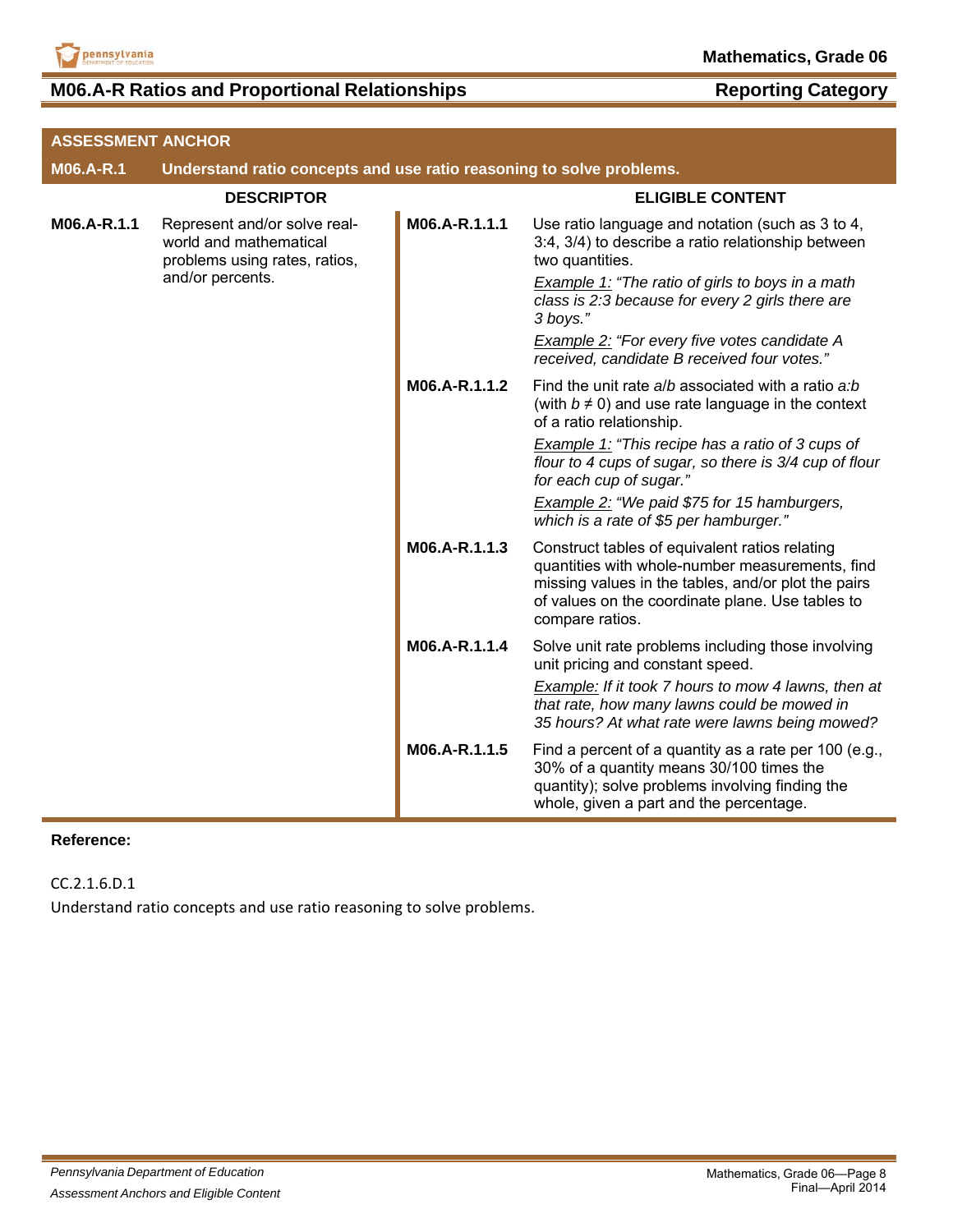

## **M06.B-E Expressions and Equations Reporting Category**

| <b>ASSESSMENT ANCHOR</b> |                                                                          |               |                                                                                                                                               |
|--------------------------|--------------------------------------------------------------------------|---------------|-----------------------------------------------------------------------------------------------------------------------------------------------|
| M06.B-E.1                |                                                                          |               | Apply and extend previous understandings of arithmetic to numerical and algebraic expressions.                                                |
|                          | <b>DESCRIPTOR</b>                                                        |               | <b>ELIGIBLE CONTENT</b>                                                                                                                       |
| M06.B-E.1.1              | Identify, write, and evaluate<br>numerical and algebraic<br>expressions. | M06.B-E.1.1.1 | Write and evaluate numerical expressions<br>involving whole-number exponents.                                                                 |
|                          |                                                                          | M06.B-E.1.1.2 | Write algebraic expressions from verbal<br>descriptions.                                                                                      |
|                          |                                                                          |               | <b>Example:</b> Express the description "five less than<br>twice a number" as $2y - 5$ .                                                      |
|                          |                                                                          | M06.B-E.1.1.3 | Identify parts of an expression using mathematical<br>terms (e.g., sum, term, product, factor, quotient,<br>coefficient, quantity).           |
|                          |                                                                          |               | <b>Example:</b> Describe the expression $2(8 + 7)$ as a<br>product of two factors.                                                            |
|                          |                                                                          | M06.B-E.1.1.4 | Evaluate expressions at specific values of their<br>variables, including expressions that arise from<br>formulas used in real-world problems. |
|                          |                                                                          |               | Example: Evaluate the expression $b^2$ – 5 when<br>$b = 4$ .                                                                                  |
|                          |                                                                          | M06.B-E.1.1.5 | Apply the properties of operations to generate<br>equivalent expressions.                                                                     |
|                          |                                                                          |               | <b>Example 1:</b> Apply the distributive property to the<br>expression $3(2 + x)$ to produce the equivalent<br>expression $6 + 3x$ .          |
|                          |                                                                          |               | <b>Example 2:</b> Apply the distributive property to the<br>expression $24x + 18y$ to produce the equivalent<br>expression $6(4x + 3y)$ .     |
|                          |                                                                          |               | <b>Example 3:</b> Apply properties of operations to<br>$y + y + y$ to produce the equivalent expression 3y.                                   |

#### **Reference:**

CC.2.2.6.B.1

Apply and extend previous understandings of arithmetic to algebraic expressions.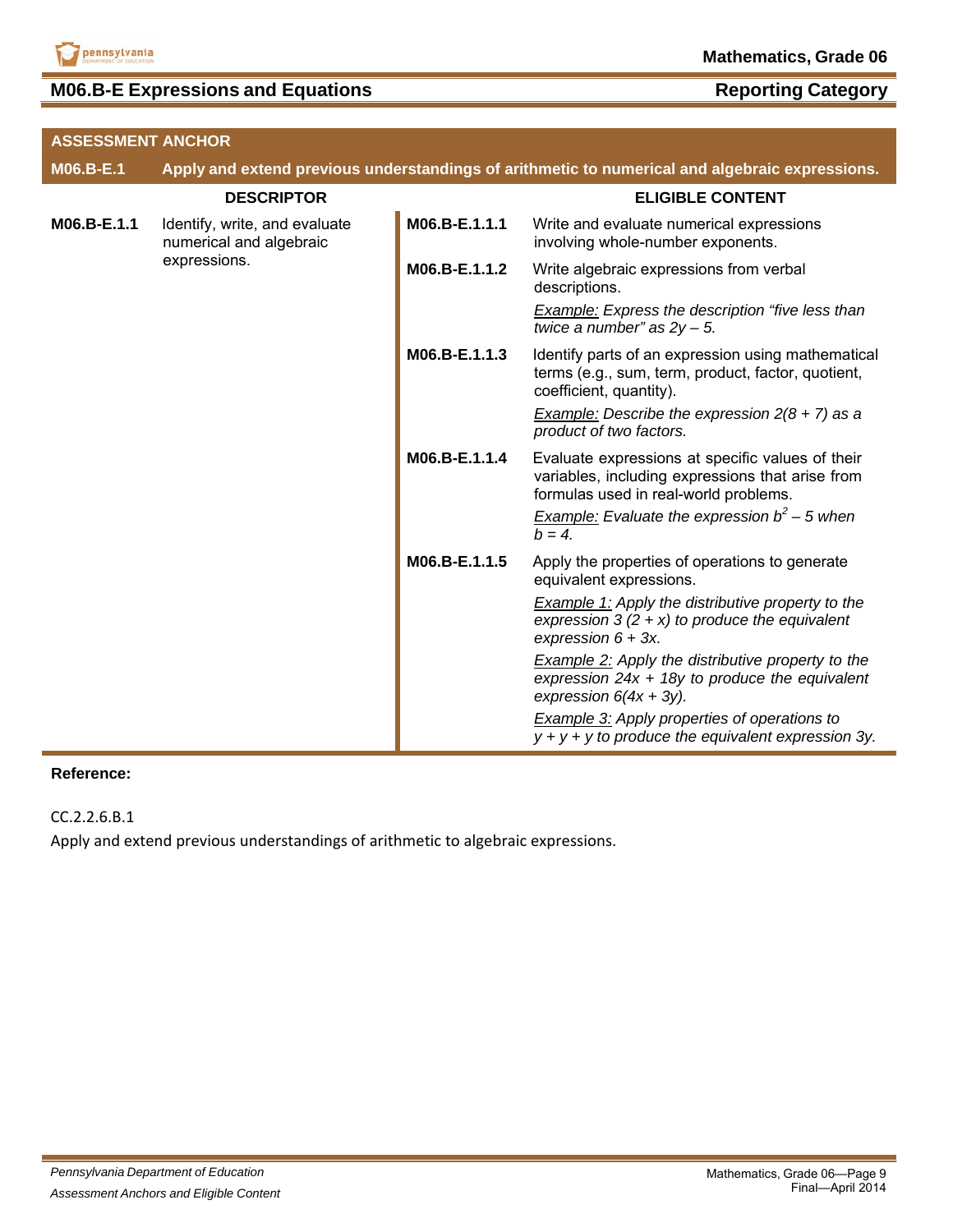

## **M06.B-E Expressions and Equations Reporting Category Reporting Category**

| <b>ASSESSMENT ANCHOR</b> |                                                                                              |               |                                                                                                                                                                                                             |
|--------------------------|----------------------------------------------------------------------------------------------|---------------|-------------------------------------------------------------------------------------------------------------------------------------------------------------------------------------------------------------|
| <b>M06.B-E.2</b>         | Interpret and solve one-variable equations and inequalities.                                 |               |                                                                                                                                                                                                             |
|                          | <b>DESCRIPTOR</b>                                                                            |               | <b>ELIGIBLE CONTENT</b>                                                                                                                                                                                     |
| M06.B-E.2.1              | Create, solve, and interpret one-<br>variable equations or<br>inequalities in real-world and | M06.B-E.2.1.1 | Use substitution to determine whether a given<br>number in a specified set makes an equation or<br>inequality true.                                                                                         |
|                          | mathematical problems.                                                                       | M06.B-E.2.1.2 | Write algebraic expressions to represent real-world<br>or mathematical problems.                                                                                                                            |
|                          |                                                                                              | M06.B-E.2.1.3 | Solve real-world and mathematical problems by<br>writing and solving equations of the form $x + p = q$<br>and $px = q$ for cases in which p, q, and x are all<br>non-negative rational numbers.             |
|                          |                                                                                              | M06.B-E.2.1.4 | Write an inequality of the form $x > c$ or $x < c$ to<br>represent a constraint or condition in a real-world<br>or mathematical problem and/or represent<br>solutions of such inequalities on number lines. |

#### **Reference:**

CC.2.2.6.B.2

Understand the process of solving a one‐variable equation or inequality and apply to real‐world and mathematical problems.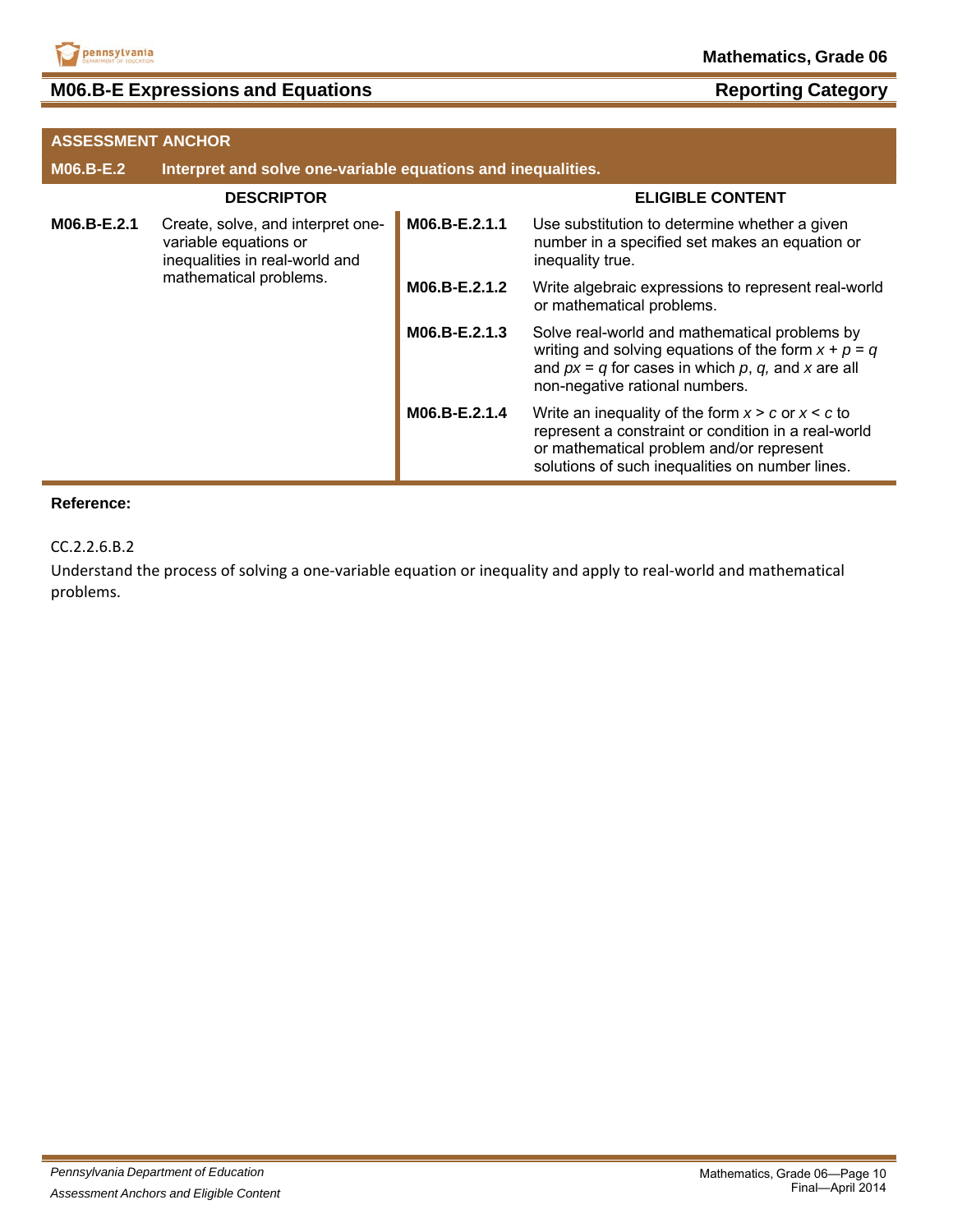

## **M06.B-E Expressions and Equations <b>Reporting Category Reporting Category**

| <b>ASSESSMENT ANCHOR</b> |                                                                                        |               |                                                                                                                                                                        |
|--------------------------|----------------------------------------------------------------------------------------|---------------|------------------------------------------------------------------------------------------------------------------------------------------------------------------------|
| M06.B-E.3                |                                                                                        |               | Represent and analyze quantitative relationships between dependent and independent variables.                                                                          |
|                          | <b>DESCRIPTOR</b>                                                                      |               | <b>ELIGIBLE CONTENT</b>                                                                                                                                                |
| M06.B-E.3.1              | Use variables to represent two<br>quantities in a real-world<br>problem that change in | M06.B-E.3.1.1 | Write an equation to express the relationship<br>between the dependent and independent<br>variables.                                                                   |
|                          | relationship to one another.                                                           |               | Example: In a problem involving motion at a<br>constant speed of 65 units, write the equation<br>$d = 65t$ to represent the relationship between<br>distance and time. |
|                          |                                                                                        | M06.B-E.3.1.2 | Analyze the relationship between the dependent<br>and independent variables using graphs and<br>tables and/or relate these to an equation.                             |

#### **Reference:**

CC.2.2.6.B.3

Represent and analyze quantitative relationships between dependent and independent variables.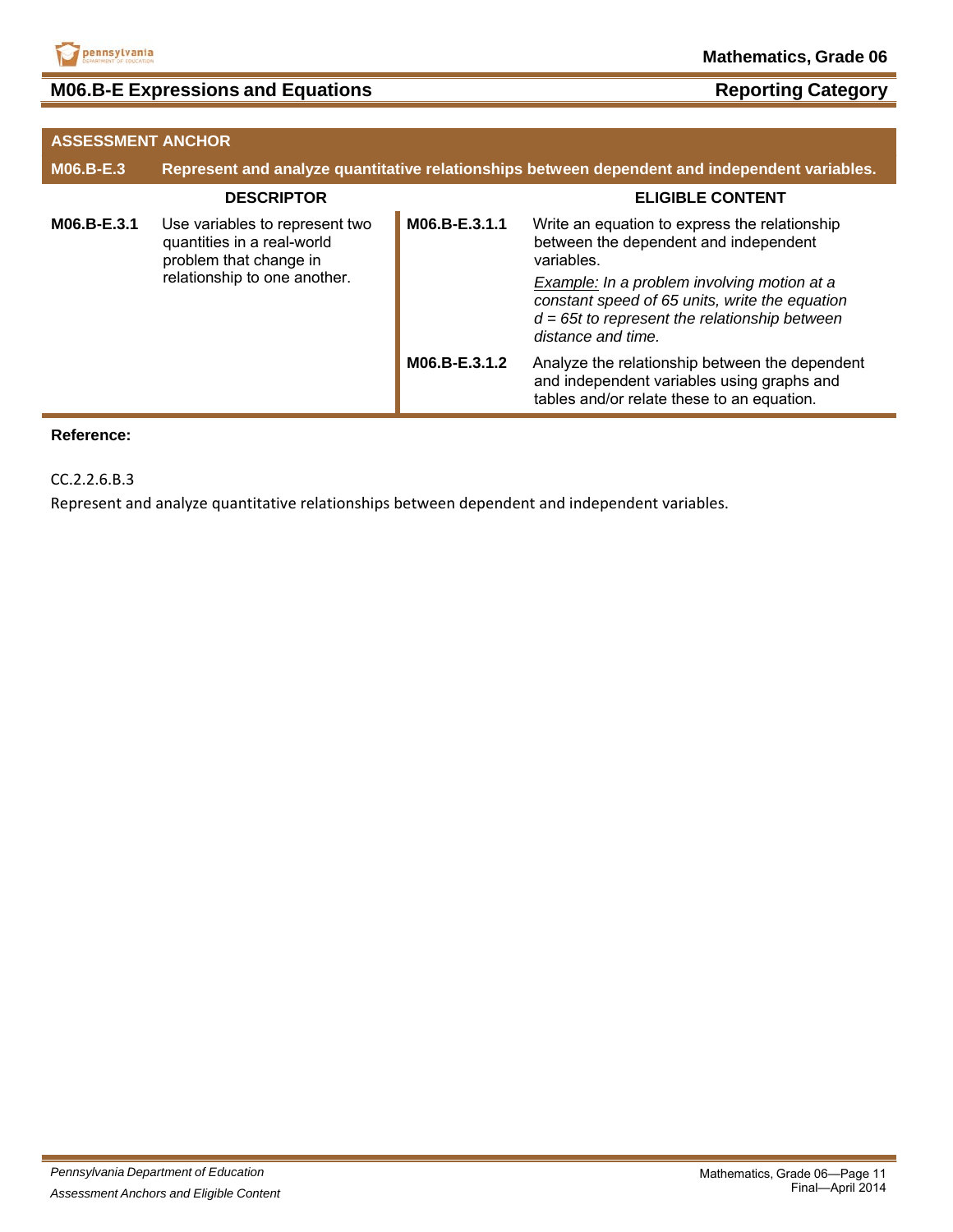

## **M06.C-G Geometry**

| <b>Reporting Category</b> |  |
|---------------------------|--|
|                           |  |

| <b>ASSESSMENT ANCHOR</b> |                                                                                              |               |                                                                                                                                                                                                                          |
|--------------------------|----------------------------------------------------------------------------------------------|---------------|--------------------------------------------------------------------------------------------------------------------------------------------------------------------------------------------------------------------------|
| <b>M06.C-G.1</b>         |                                                                                              |               | Solve real-world and mathematical problems involving area, surface area, and volume.                                                                                                                                     |
|                          | <b>DESCRIPTOR</b>                                                                            |               | <b>ELIGIBLE CONTENT</b>                                                                                                                                                                                                  |
| M06.C-G.1.1              | Find area, surface area, and<br>volume by applying formulas<br>and using various strategies. | M06.C-G.1.1.1 | Determine the area of triangles and special<br>quadrilaterals (i.e., square, rectangle,<br>parallelogram, rhombus, and trapezoid). Formulas<br>will be provided.                                                         |
|                          |                                                                                              | M06.C-G.1.1.2 | Determine the area of irregular or compound<br>polygons.                                                                                                                                                                 |
|                          |                                                                                              |               | Example: Find the area of a room in the shape of<br>an irregular polygon by composing and/or<br>decomposing.                                                                                                             |
|                          |                                                                                              | M06.C-G.1.1.3 | Determine the volume of right rectangular prisms<br>with fractional edge lengths. Formulas will be<br>provided.                                                                                                          |
|                          |                                                                                              | M06.C-G.1.1.4 | Given coordinates for the vertices of a polygon in<br>the plane, use the coordinates to find side lengths<br>and area of the polygon (limited to triangles and<br>special quadrilaterals). Formulas will be<br>provided. |
|                          |                                                                                              | M06.C-G.1.1.5 | Represent three-dimensional figures using nets<br>made of rectangles and triangles.                                                                                                                                      |
|                          |                                                                                              | M06.C-G.1.1.6 | Determine the surface area of triangular and<br>rectangular prisms (including cubes). Formulas<br>will be provided.                                                                                                      |

#### **Reference:**

CC.2.3.6.A.1

Apply appropriate tools to solve real-world and mathematical problems involving area, surface area, and volume.